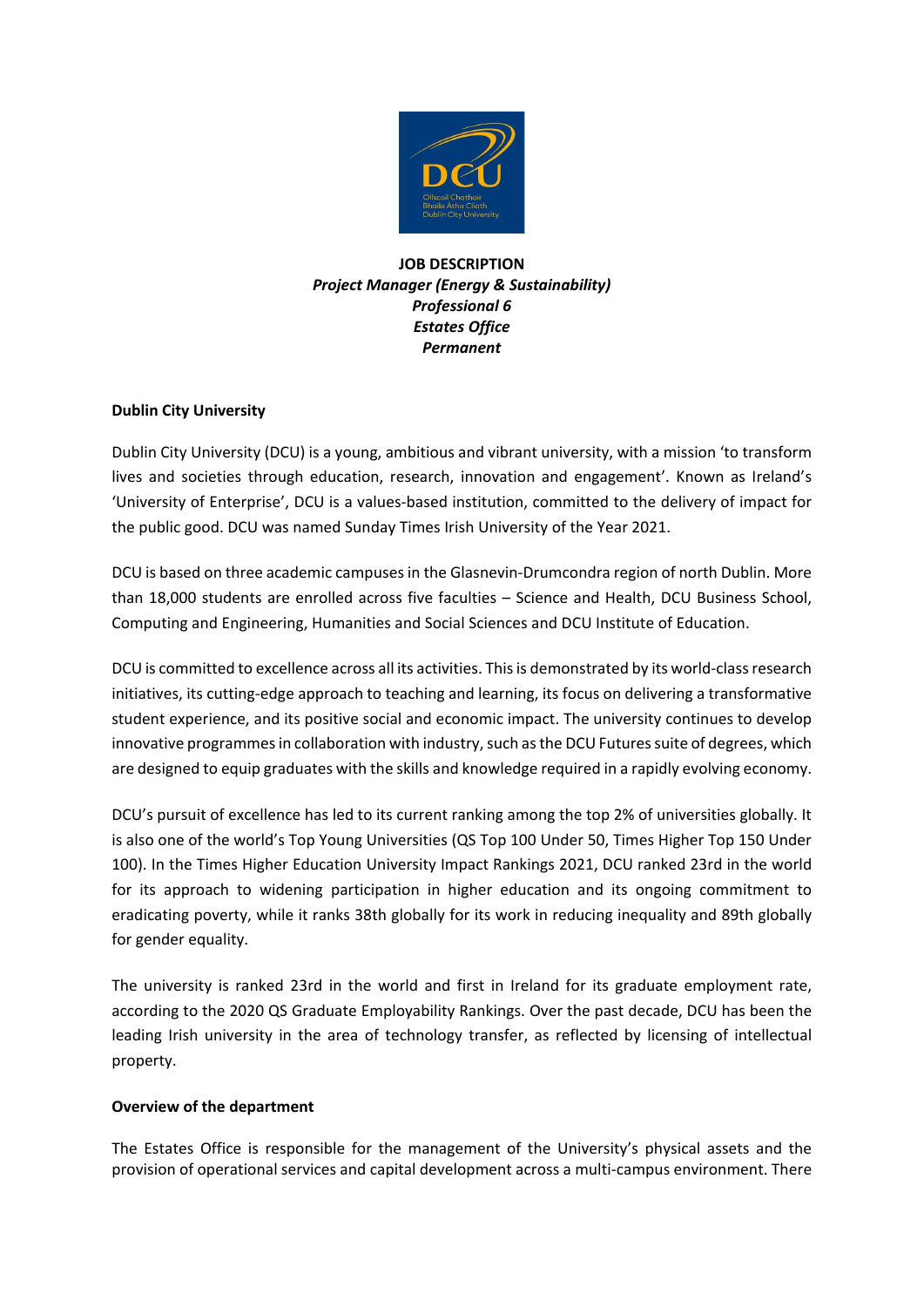is a requirement for an experienced Project Manager to join the existing Estates team to manage a significant demand across a multi campus organisation now comprising 75 buildings across 6 campus locations extending to 250,000m2 a further 45,000m2 will be added following completion of the current Campus Development Plan. While this position is initially based on the Glasnevin campus it is envisaged the post holder will be required to provide services across all University campuses including travel between campuses to carry out duties as the need arises

### **Role Profile**

Reporting to the Head of Estates or nominee the successful candidate will, as part of the Estates team, have specific responsibility to deliver energy related building and refurbishment projects and provide support to the energy, sustainability and utilities activities across both new and existing building developments. This will be an integral role to enable the Estates Office to deliver the current campus development plan and meet new demand with specific responsibility to deliver assigned energy, sustainability and transport related projects and to support the University in achieving energy related carbon reduction targets.

#### **Duties and Responsibilities**

The duties and responsibilities of the position include, but are not restricted to, the following:

- Management of energy, building, transport, and refurbishment works on all University property as directed, ensuring all projects are completed successfully on time and within budget in accordance with DCU project delivery policies, frameworks and protocols.
- Assist with the development and roll out annual energy action plans and business case assessments from conceptual design through project approval, consultant appointments, procurement, contractor appointments, contract management, site management, commissioning and testing, final account, handover, and post completion monitoring, targeting, measurement and verification.
- Represent the Estates Office team as the Energy PM on capital and refurbishment projects, liaising with both the energy and operations teams.
- Develop project proposals, feasibility studies and appraisals to facilitate internal and external approvals, as directed.
- Preparation of business cases to include early accurate budgeting for projects as required, including returns on investment and life cycle assessments of energy & sustainability related projects.
- Develop systems for stakeholder engagement and communications to ensure expectations are managed and facilities delivered in line with the project-specific parameters.
- Develop project budgets and monitor expenditure, prepare regular budget reports with supporting documentation.
- Manage and document snagging and defects, ensuring satisfaction of all stakeholders before final account is agreed.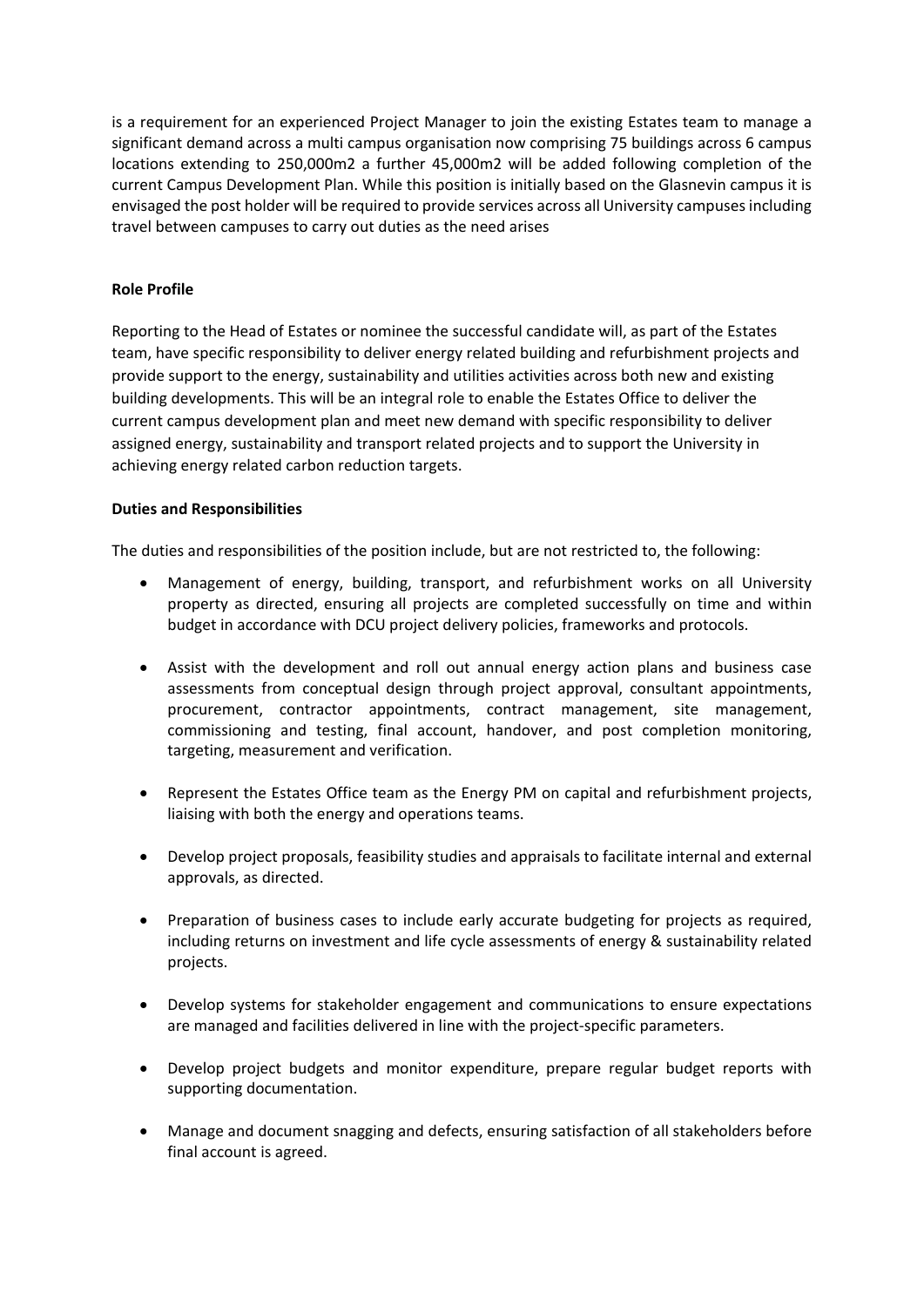- Ensure compliance with building regulations, Health & Safety legislation, climate and energy related legislation and procurement requirements.
- Manage teams of external consultants (where required) and project documentation throughout design, construction and post-completion, including within a BIM environment where appropriate.
- Liaise with on-site personnel and contractors, ensuring safe systems of work and relevant DCU permit requirements are in place.
- Ensure that Estates Office requirements for management and quality of work are met.
- Develop plans and schedules for project activities and prepare regular progress reports.
- Manage project documentation throughout design, construction, handover and postcompletion.
- Manage project related drawings and keep record drawings, including site services drawings, up to date.
- Provide support to Operations and Energy Teams, including facilities managers, BMS manager as required.
- Provide support to the Space Team, including management of works relating to space allocations, movement of furniture, equipment and personnel.

Whilst the foregoing list captures many of the tasks for which the post holder is responsible, it should not be regarded as exhaustive. Other duties will be assigned according to the needs of the Estates Office and University.

#### **Qualifications and Experience Requirements**

- Applicants must hold a relevant Mechanical or Electrical Engineering primary degree. additional qualifications in energy management would be desirable.
- A minimum of 5 years' relevant experience in the engineering, construction industry, with onsite experience of delivering energy related projects.

#### **In addition to this, applicants must demonstrate;**

- Demonstrable ability to manage projects, manage design teams and contractors and bring projects to a successful conclusion is essential.
- Applicants must demonstrate a comprehensive understanding of the building and energy industry, the regulatory environment, and a thorough understanding of general project management techniques.
- Applicants must be able to work well within a broader team and demonstrate flexibility and approachability with the ability to work with a high degree of professional effectiveness.